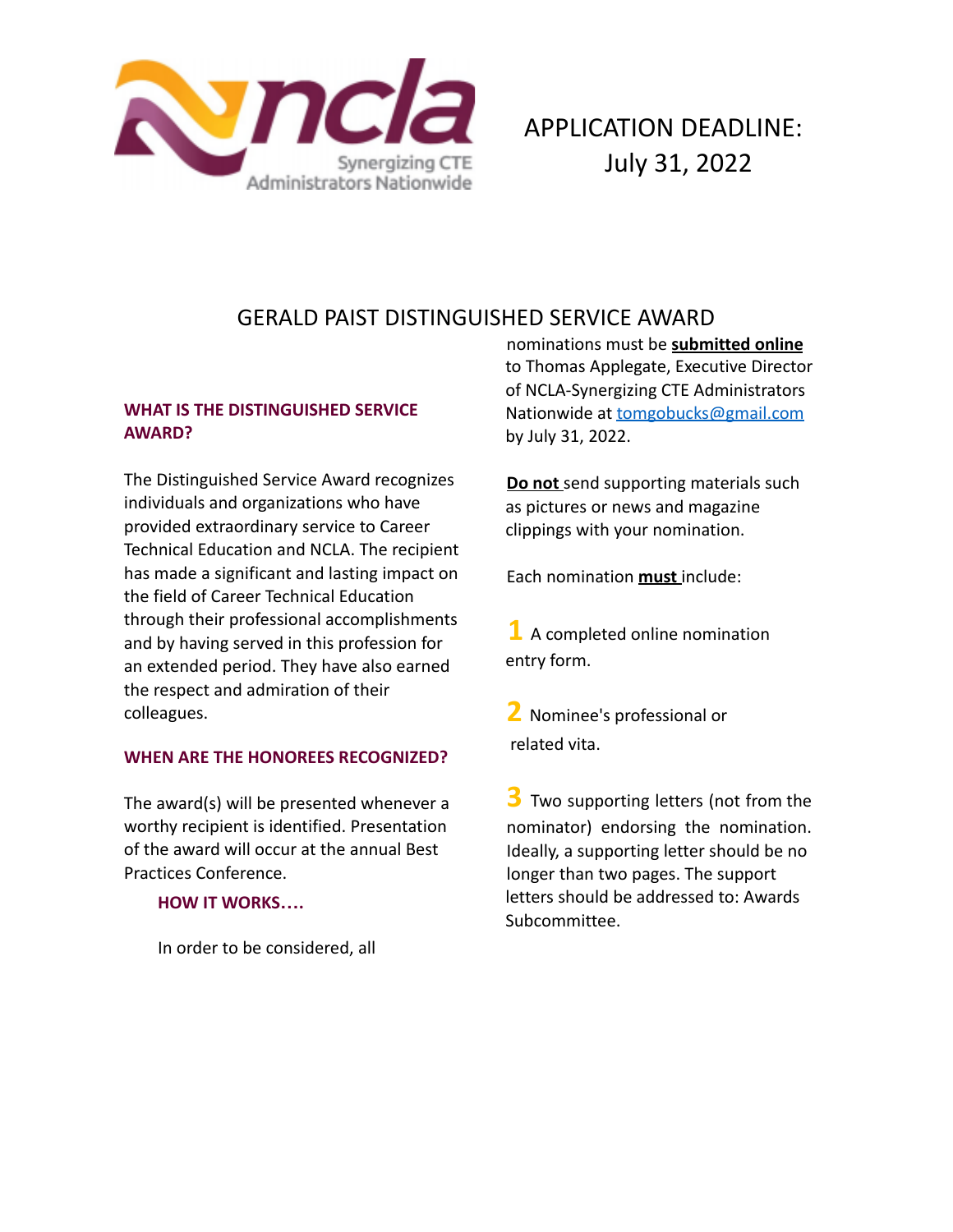## **NOMINATION ENTRY FORM**

| <b>NAME OF</b>                                                                                                                                                                                                                 |               |
|--------------------------------------------------------------------------------------------------------------------------------------------------------------------------------------------------------------------------------|---------------|
|                                                                                                                                                                                                                                |               |
|                                                                                                                                                                                                                                |               |
|                                                                                                                                                                                                                                |               |
|                                                                                                                                                                                                                                |               |
|                                                                                                                                                                                                                                |               |
|                                                                                                                                                                                                                                |               |
|                                                                                                                                                                                                                                |               |
|                                                                                                                                                                                                                                |               |
| Home                                                                                                                                                                                                                           | <b>Street</b> |
| Address: Address: Address: Address: Address: Address: Address: Address: Address: Address: Address: Address: Address: Address: Address: Address: Address: Address: Address: Address: Address: Address: Address: Address: Addres |               |
|                                                                                                                                                                                                                                |               |
|                                                                                                                                                                                                                                |               |
| E-mail                                                                                                                                                                                                                         |               |
|                                                                                                                                                                                                                                |               |